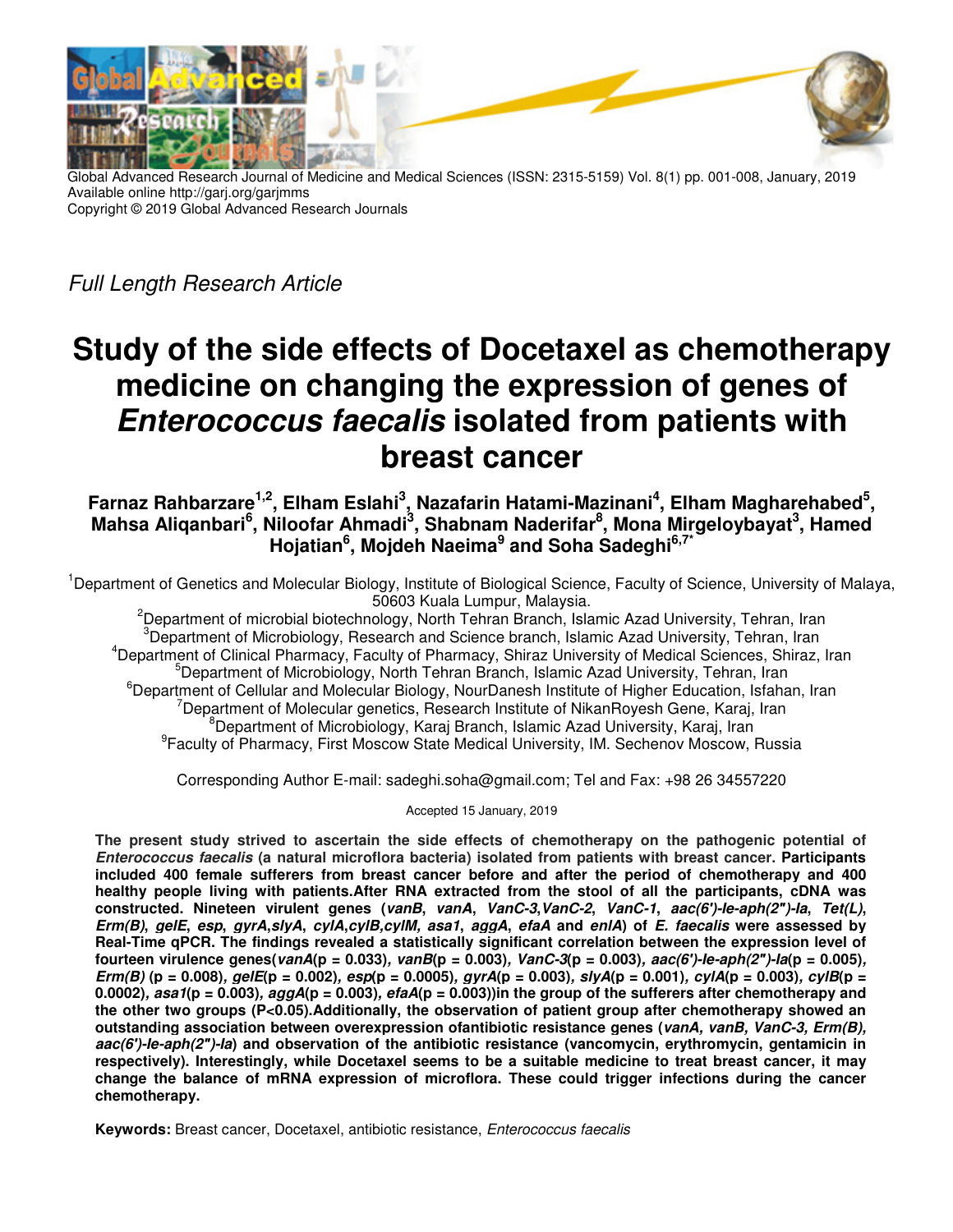# **INTRODUCTION**

Docetaxel (Taxotere®) has been one of the most significant chemotherapeutic medicines used to treat cancer, was discovered in the 1980s (Kenmotsu and Tanigawara, 2015). A myriad of clinical studies showed that this drug was used for the treatment of various cancers. Docetaxel isolates from extracts of the European yew vegetation leave known as Taxus baccata (Pettersson et al., 2009; Ringel and Horwitz, 1991).In 1996, the US Food and Drug Administration (FDA) approved that the Taxotere® is suitable for using the topically advanced or metastatic breast cancer treatment after failure of the antecedent chemotherapy (Taguchi et al., 1994).

Breast cancer is the commonest cancers amongst females,and surgery combined with chemotherapy has been commonly utilized in breast cancer treatment (Li et al., 2014; Zhao and Rotenberg, 2014; Wang et al., 2015).The genesis or expansion of cancer is a multiplestep process triggered by the deactivation or activation of some of the cancer-associated genes through various pathways (Li et al., 2014; Zhao and Rotenberg, 2014; Wang et al., 2015). The surgical of breast cancer to remove the breast inevitably affects the quality of sufferers' life, due to chemotherapy is of critical significance in the treatment of early breast cancer. The various sensitivities of cancer sufferers critically limit the chemotherapy clinical result, due to infection chemotherapy clinical result, due to infection mechanisms, antibiotic resistance, diverse pathogenic mechanisms, individual differences, and chemotherapy resistance (Wang et al., 2014; Jerjees et al., 2014; Gaule et al., 2014).

Although the chemotherapy may expand the patients' survival long, the betterment of patient quality of life is bound. Disturbance ofthe human microbial flora function is the most crucial side effects of cancer treatment method reported so far (Soha Sadeghi et al., 2018; Talebzade et al., 2018). One of the dysregulations may be linked to a reduction in the diversity of microbial rate and subsequent infection (Nicolatou-Galitis et al., 2006). Antibiotic resistance in the cancer sufferers with chemotherapy treatment is one of the most reported significant problems. E. Coli and Enterococcus faecalisare the most reported infections in these patients (Talebzade et al., 2018; Fijlstra et al., 2015; Seo and Lee, 2013; Liss et al., 2011; Hakim et al., 2018).

Enterococcus faecalis is a Gram-positive bacteria known as one of the most important Commensal microbiota of the human and other animal's intestinal Soha Sadeghi et al., 2018; Talebzade et al., 2018; Qin et al., 2010; Ocvirk et al., 2015; Tayebe et al., 2017). Enterococcus faecalis has the ability to become an opportunistic pathogen via acquiring several virulence genes such as the antibiotic resistance genes. Presence and changing of the virulence gene expression levels are significantly correlated with biofilm, infection, and

antibiotic resistance in Enterococcus faecalis isolates. Therefore, it has been acknowledged as one of the most striking causes of nosocomial infections (Comerlato et al., 2013; Arias and Murray, 2012; Pinholt et al., 2014; Sievert et al., 2013; Semedo et al., 2003).

Some biological and environmental factors might trigger to alter the expression level of virulence genes of microbial flora (such as antibiotic resistance genes) (Lenz et al., 2010).

This research endeavoured to scrutinize the chemotherapy side effects on the microflora isolated from patients with breast cancer undergoing chemotherapy.

# **MATERIAL/ SUBJECTS AND METHODS**

# **Subject selections and stool sampling**

The Patient group includes 400 females with breast cancer, whichwere candidates for chemotherapy taking the docetaxel drug with a dose of 100 mg  $/m^2$  every 3 weeks.The age range of 30 to 50 years, a healthy level of renal and hepatic functionality, and the hematologic status were the inclusion criteria.Thus, 400 healthy subjects which have been lived with sufferer at least for recent 12 months, participated. The purpose of this selection was that the kind of the microbial flora of the body is entirely associated with the lifestyle of the individuals. Likewise, age range and BMI in the normal group were matched with the patient group.The subjects with any infection or allergy have been excluded from the research. The demographic characteristics of the participants of the research are bestowed in Table 1.

The Research Ethics Board approved the protocol at Research Institute of Nikan Rooyesh Gene.The objective of the study was explained to all participants and wrote informed consent.

# **Gene expression study by quantitative Real-time PCR:**

The viral RNA Mini Kit (catalogue number: 52906, QIAGEN®, USA) was used to extract Total RNA from faecal specimens of subjects. The quantity of extracted RNA was measured by Denovix Nanodrop device (Model Ds-11). According to Transcription of first strand cDNA synthesis kit (Revert Aid Premium First Strand cDNA Synthesis Kit #K1652, Thermo Scientific, Latvia), cDNA was synthesized. 16srRNA was picked as a housekeeping gene. "primer3" software was utilized to design Specific primers of the all studied genes. Real-Time PCR method was done by using Rotor-Gene 6000 (Corbett Research, Mortlake, NSW, Australia), and 2X RealQ PCR master mix with Green DNA I dye (Ampliqon, Denmark) according to manufacturer's protocol. In order to confirm Enterococcus faecalis species, the E.faecalis D-Alanine-D-Alanine Ligases (ddlE.faecali), which is a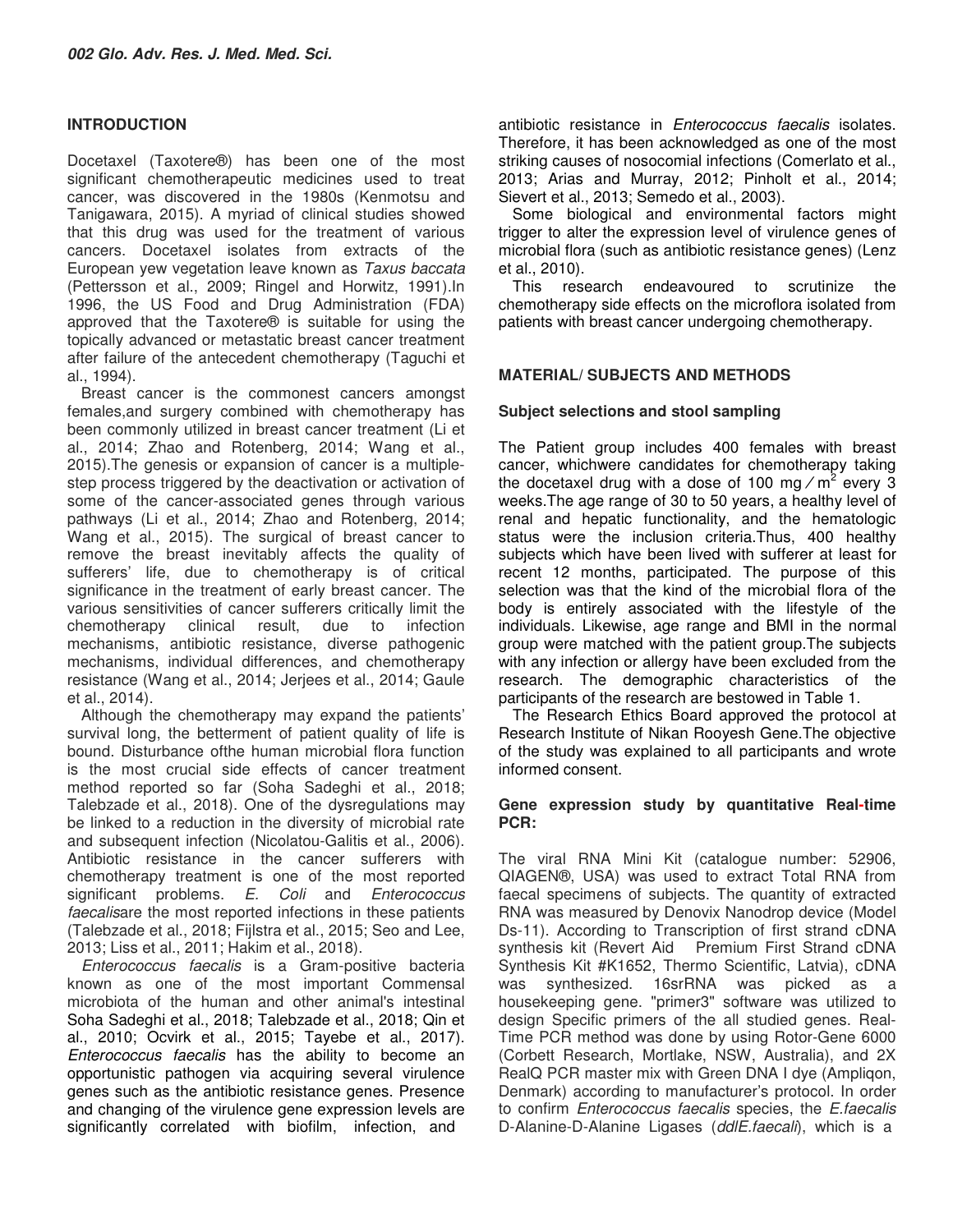**Table 1.** Demographic and clinical data for subjects participating in the study

| Demographic and clinical data            | Patient group with breast cancer                                                            | <b>Healthy group</b> |
|------------------------------------------|---------------------------------------------------------------------------------------------|----------------------|
| Participating                            | 400 female                                                                                  | 400 female           |
| Age in year, mean (SD)                   | 40±10                                                                                       | 40±10                |
| <b>Marital status</b>                    | Single :195                                                                                 | Single: 180          |
| Single / married / divorced/ widowed     | Married: 102                                                                                | Married: 92          |
|                                          | Divorced: 80                                                                                | Divorced: 95         |
|                                          | Widowed: 23                                                                                 | Widowed: 33          |
| Menopause at beginning of study (Yes/No) | <b>Yes: 38</b>                                                                              | Yes: 53              |
|                                          | No: 362                                                                                     | No: 348              |
| Comorbidity (Yes/No)                     | No: 400                                                                                     | No: 400              |
| Breast cancer                            | One side:279                                                                                |                      |
| One side/ two side                       | Two side:121                                                                                |                      |
| Stage of cancer                          | Stage III                                                                                   |                      |
| Biopsy (Yes / No)                        | Yes: 223                                                                                    |                      |
|                                          | No: 177                                                                                     |                      |
| Any surgery (yes / no)                   | Rhinoplasty surgery: 302                                                                    | Rhinoplasty surgery: |
|                                          | No: 98                                                                                      | 242                  |
|                                          |                                                                                             | No: 158              |
| Radiotherapy (yes/no)                    | No:400                                                                                      | No:400               |
| Chemotherapy (yes/ no)                   | Yes:400                                                                                     | No:400               |
|                                          | docetaxel drug with the dose of 100 mg<br>/m2 every 3 weeks                                 |                      |
| Hormonal therapy (yes/no)                | Yes: 101                                                                                    | Yes: 8               |
|                                          | No: 299                                                                                     | No: 392              |
| infection                                | No: 170                                                                                     | No:400               |
|                                          | 100 cases were resistant to<br>vancomycin,                                                  |                      |
|                                          | 55 subjects were resistant to<br>erythromycin, and 75 cases were<br>resistant to gentamicin |                      |

specific gene with the F:5-ATCAAGTACAGTTAGTCTTTATTAG-3.R:5- ACGATTCAAAGCTAACTGAATCAGT-3 sequence was used.

# **Statistic analysis**

Descriptive datum has been shown as mean ± SD (limited area) and the statistical significance level has been set at P < 0.05. Altering gene expression among the surveyed groups have been examined by paired t-test and independent sample t-test. All assessments were done by SPSS version 22.

# **RESULTS**

Table 1 shows Demographic, clinical and pathological data of patients.

Out of 1250 taken faecal specimens from participants, only 800 subjects were positive for the isolated bacterium belonged to the Enterococcus faecalis.

### **Gene expression results**

Tables 2 and 3 present the descriptive statistics for the independent t-test and dependent t-test, respectively.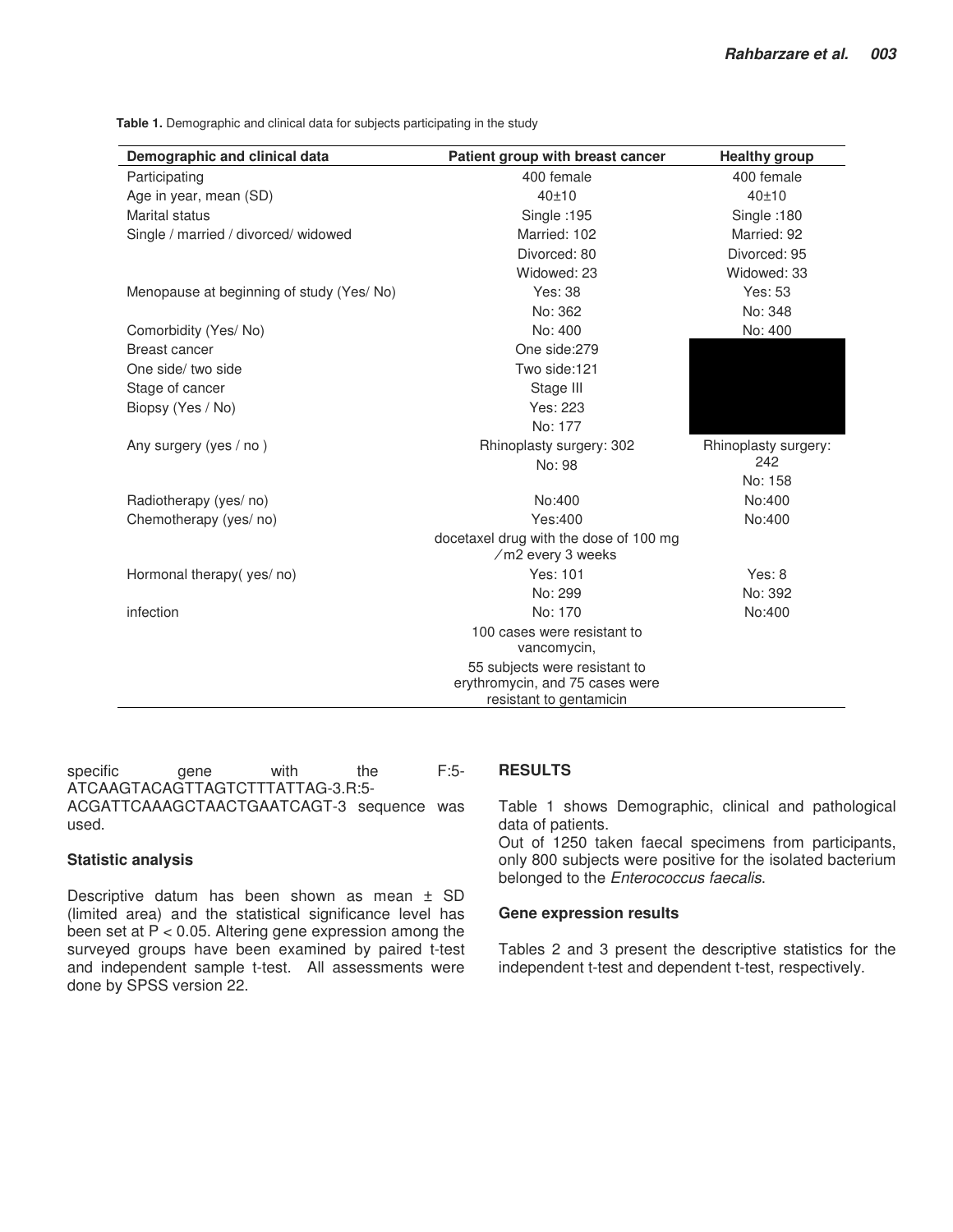| Gene                         | $2 - \triangle CTCT$ | P-values |  |
|------------------------------|----------------------|----------|--|
| vanA                         | 1.02                 | 0.41     |  |
| vanB                         | 1.013                | 0.33     |  |
| VanC-1                       | 0.98                 | 0.65     |  |
| VanC-2                       | 1.01                 | 0.34     |  |
| VanC-3                       | 1.10                 | 0.42     |  |
| $aac(6')$ -le-aph $(2")$ -la | 1.21                 | 0.55     |  |
| Tet(L)                       | 1.04                 | 0.087    |  |
| Erm(B)                       | 1.11                 | 0.09     |  |
| gelE                         | 1.19                 | 0.31     |  |
| esp                          | 1.15                 | 0.092    |  |
| gyrA                         | 0.99                 | 0.056    |  |
| slyA                         | 0.91                 | 0.066    |  |
| cylA                         | 1.02                 | 0.57     |  |
| cylB                         | 1.23                 | 0.087    |  |
| cylM                         | 1.1                  | 0.068    |  |
| asa1                         | 1.11                 | 0.53     |  |
| aggA                         | 1.06                 | 0.11     |  |
| efaA                         | 1.05                 | 0.39     |  |
| enlA                         | 1.006                | 0.44     |  |

**Table 2.** P-values of E. faecalis microflora genes in patients before chemotherapy treatment vs. related normal subjects (p>0.05)

As can be viewed in Table 2, the resulting test shows no significant changing expression of viral genes of isolated Enterococcus faecalis between patient groups before taking Docetaxel drug and healthy donors  $(p>0.05)$ .

In this study, 19 virulence genes of *Enterococcus* faecalis were examined. The 8 genes (vanB, vanA, VanC-3, VanC-2, VanC-1, aac (6*′*)-Ie-aph (2*″*)-Ia, Tet(L),  $Erm(B)$ ) of these 19 genes were related to the antibiotic resistance (vancomycin, gentamicin, tetracycline and erythromycin in respectively).Of the 11 virulence genes of mentioned bacteria (gelE, esp, gyrA, slyA, cylA, cylB, cylM, asa1, aggA, efaA and enlA) just 9 of them (gelE, esp, gyrA, slyA, cylA, cylB, asa1, aggA, efaA) showed a significant overexpression in patients' groups after chemotherapy(p<0.05). However, the analysis of obtaining data of the studied 2 genes (cylM and enlA) of isolated Enterococcus feacalis from the sufferers after and before chemotherapy show an overexpression of mentioned genes in the female group after taking the Docetaxel drug than another group, it was not statistically striking  $(p>0.05)$ .

The analysis of 8 genes belonged to antibiotic resistance (vanB, vanA, VanC-3, VanC-2, VanC-1, aac (6*′*)-Ie-aph (2*″*)-Ia, Tet(L), Erm(B)) shows that only 4 of 8 genes (vanA, vanB, VanC-3, Erm(B), aac(6*′*)-Ie-aph(2*″*)- Ia) have demonstrated a significant overexpression in the subjects group after chemotherapy than two another groups (p<0.05). Notwithstanding, there has been no statistically significant discrepancy between the

| Gene                  | $2$ - $\triangle$ CTCT | P-values |
|-----------------------|------------------------|----------|
| vanA                  | 1.82                   | 0.033    |
| vanB                  | 1.78                   | 0.003    |
| VanC-1                | 1.18                   | 0.089    |
| VanC-2                | 1.43                   | 0.065    |
| VanC-3                | 1.84                   | 0.003    |
| aac(6')-le-aph(2")-la | 1.91                   | 0.005    |
| Tet(L)                | 1.09                   | 0.064    |
| Erm(B)                | 1.94                   | 0.008    |
| gelE                  | 1.99                   | 0.002    |
| esp                   | 2.76                   | 0.0005   |
| gyrA                  | 1.87                   | 0.003    |
| slyA                  | 1.79                   | 0.001    |
| cylA                  | 1.72                   | 0.003    |
| cylB                  | 1.76                   | 0.0002   |
| cylM                  | 1.64                   | 0.099    |
| asa1                  | 1.78                   | 0.003    |
| aggA                  | 1.73                   | 0.003    |
| efaA                  | 2.01                   | 0.005    |
| enlA                  | 1.69                   | 0.076    |

**Table 3.** P-values of E. faecalis microflora genes in after chemotherapy treatments vs. before chemotherapy treatments (P-values<0.05)

**Table 4.** Patients with antibiotic resistance

| Genotype                     | Cases | Antibiotic resistance |
|------------------------------|-------|-----------------------|
| vanA                         | 10    | Vancomycin 100 cases  |
| vanB                         | 4     |                       |
| VanC-3                       | 5     |                       |
| vanA/vanB                    | 27    |                       |
| vanA/vanC-3                  | 8     |                       |
| vanC-3/vanB                  | 10    |                       |
| vanA/vanB/vanC-3             | 36    |                       |
| $aac(6')$ -le-aph $(2")$ -la | 75    | Gentamicin 75 cases   |
| Erm(B)                       | 55    | Erythromycin 55 cases |
|                              |       |                       |

expressed genes of healthy donors and females before taking the Docetaxel drug (p>0.05).

Of 400 treated sufferers, 230 patients showed antibiotic resistance: (100 cases were resistant to vancomycin, 55 subjects were resistant to erythromycin, and 75 cases were resistant to gentamicin) showing a significant correlation with overexpression of vanB, VanC-3, Erm(B), aac (6*′*)-Ie-aph (2*″*)-Ia genes, respectively (p<0.05) (Table 3 and 4). In the analysis of 400 patients after chemotherapy showed that esp gene expression significantly increased in 230 cases with antibiotic resistance than 170 sufferers after chemotherapy (p<0.05). However, another virulence gene has indicated over expression, it has not been significant (Table 5).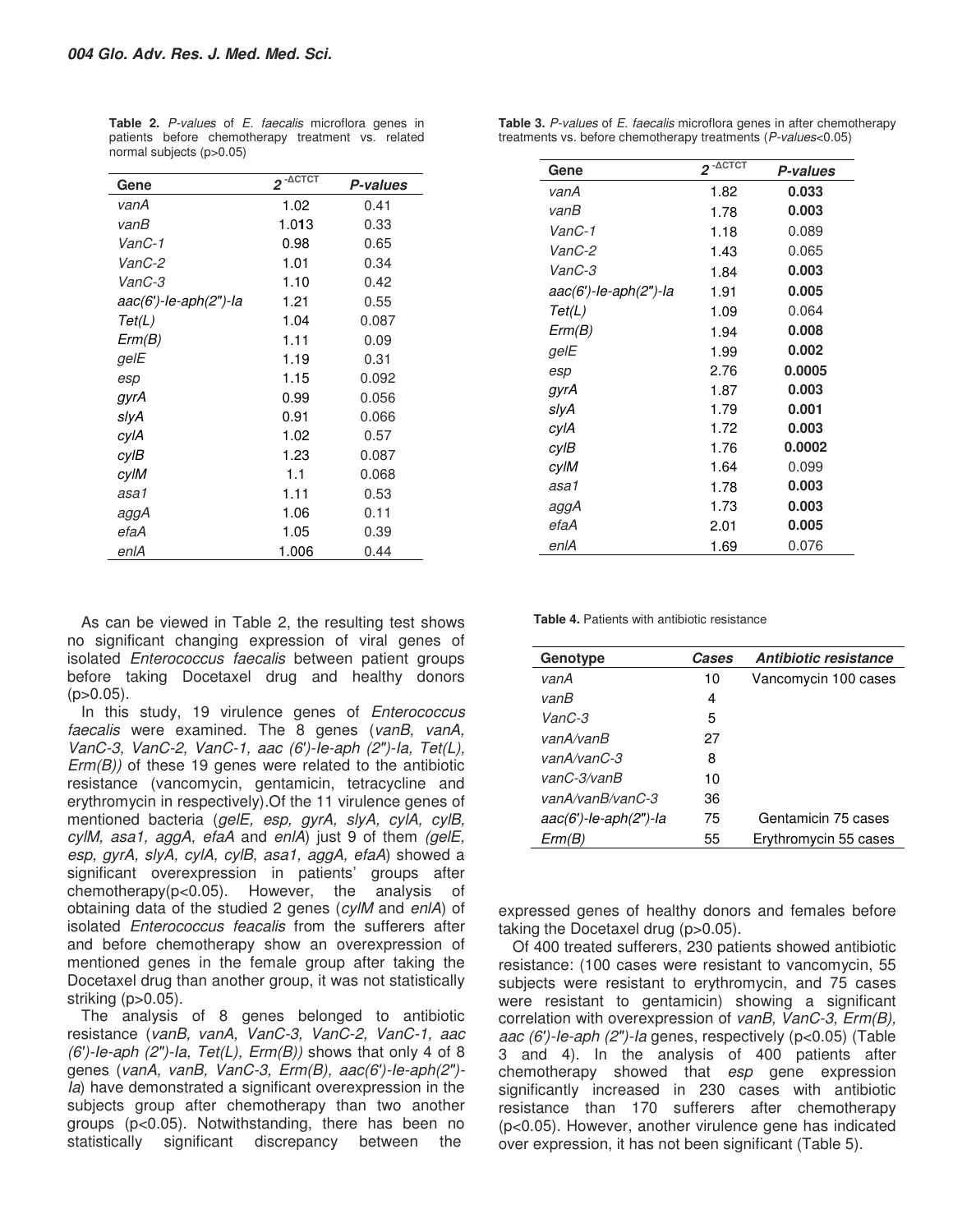| Gene                  | $(2^{-\Delta \text{CTCT}})$ | P-values |
|-----------------------|-----------------------------|----------|
| vanA                  | 1.79                        | 0.002    |
| vanB                  | 1.65                        | 0.013    |
| VanC-1                | 1.13                        | 0.32     |
| VanC-2                | 1.04                        | 0.26     |
| VanC-3                | 1.72                        | 0.002    |
| aac(6')-le-aph(2")-la | 1.79                        | 0.003    |
| Tet(L)                | 1.12                        | 0.43     |
| Erm(B)                | 1.82                        | 0.002    |
| gelE                  | 1.55                        | 1.43     |
| esp                   | 2.33                        | 0.0005   |
| gyrA                  | 1.43                        | 0.87     |
| slyA                  | 1.52                        | 0.056    |
| cylA                  | 1.25                        | 0.062    |
| cylB                  | 1.62                        | 1.0052   |
| cylM                  | 1.01                        | 1.002    |
| asa1                  | 1.32                        | 0.061    |
| aggA                  | 1.49                        | 1.005    |
| efaA                  | 1.63                        | 1.002    |
| enlA                  | 1.04                        | 0.09     |

**Table 5.** P-values of E. faecalis microflora genes in patients with Antibiotic resistance (230) vs. patients without Antibiotic resistance (170) (p<0.05)

**Table 6.** Comparing the analysis of data obtained after the end of the cycles of chemotherapy (1, 2, 3, 4) (p<0.05)

| Name of the cycle  | vanA   | vanB   | VanC-1 | VanC-2 | VanC-3 | $aac(6')$ -le-aph $(2")$ -la | Tet(L) |          |
|--------------------|--------|--------|--------|--------|--------|------------------------------|--------|----------|
| 1/2                | 1.12   | 1.02   | 1.003  | 1.012  | 1.003  | 1.03                         | 1.005  | P-values |
| 1/3                | 0.0005 | 0.0005 | 0.062  | 1.04   | 0.004  | 0.0005                       | 1.06   | P-values |
| 1/4                | 0.021  | 0.003  | 0.099  | 0.075  | 0.003  | 0.005                        | 0.087  | P-values |
| 2/3                | 0.0005 | 0.0005 | 0.066  | 0.098  | 0.004  | 0.0005                       | 1.06   | P-values |
| 2/4                | 0.021  | 0.003  | 0.095  | 0.066  | 0.003  | 0.005                        | 0.087  | P-values |
| 3/4                | 0.031  | 0.031  | 1.003  | 1.002  | 0.045  | 0.002                        | 1.005  | P-values |
| BP <sup>a</sup> /1 | 1.001  | 1.012  | 1.003  | 1.003  | 0.098  | 1.03                         | 1.005  | P-values |
| BP/2               | 1.001  | 1.012  | 1.003  | 1.003  | 0.098  | 1.03                         | 1.005  | P-values |
| BP/3               | 0.0005 | 0.0005 | 0.062  | 1.04   | 0.004  | 0.0005                       | 1.06   | P-values |
| BP/4               | 0.033  | 0.003  | 0.089  | 0.065  | 0.003  | 0.005                        | 0.064  | P-values |
|                    |        |        |        |        |        |                              |        |          |
|                    | Erm(B) | gelE   | esp    | gyrA   | slyA   | cylA                         | cylB   |          |
| 1/2                | 1.02   | 0.99   | 0.12   | 1.03   | 1.003  | 1.005                        | 0.98   | P-values |
| 1/3                | 0.002  | 0.0005 | 0.0005 | 0.003  | 0.002  | 0.041                        | 0.032  | P-values |
| 1/4                | 0.005  | 0.005  | 0.0005 | 0.003  | 0.002  | 0.003                        | 0.0002 | P-values |
| 2/3                | 0.002  | 0.0005 | 0.0005 | 0.054  | 0.002  | 0.041                        | 0.005  | P-values |
| 2/4                | 0.005  | 0.005  | 0.0005 | 0.065  | 0.002  | 0.003                        | 0.0005 | P-values |
| 3/4                | 0.043  | 0.032  | 0.002  | 0.045  | 0.002  | 0.012                        | 0.012  | P-values |
| $BP^a/1$           | 1.02   | 0.99   | 0.0005 | 0.002  | 0.002  | 1.005                        | 0.98   | P-values |
| BP/2               | 1.02   | 0.99   | 0.0005 | 0.002  | 0.002  | 1.005                        | 0.98   | P-values |
| BP/3               | 0.002  | 0.0005 | 0.0005 | 0.003  | 0.002  | 0.041                        | 0.032  | P-values |
| BP/4               | 0.008  | 0.002  | 0.0005 | 0.003  | 0.001  | 0.003                        | 0.0002 | P-values |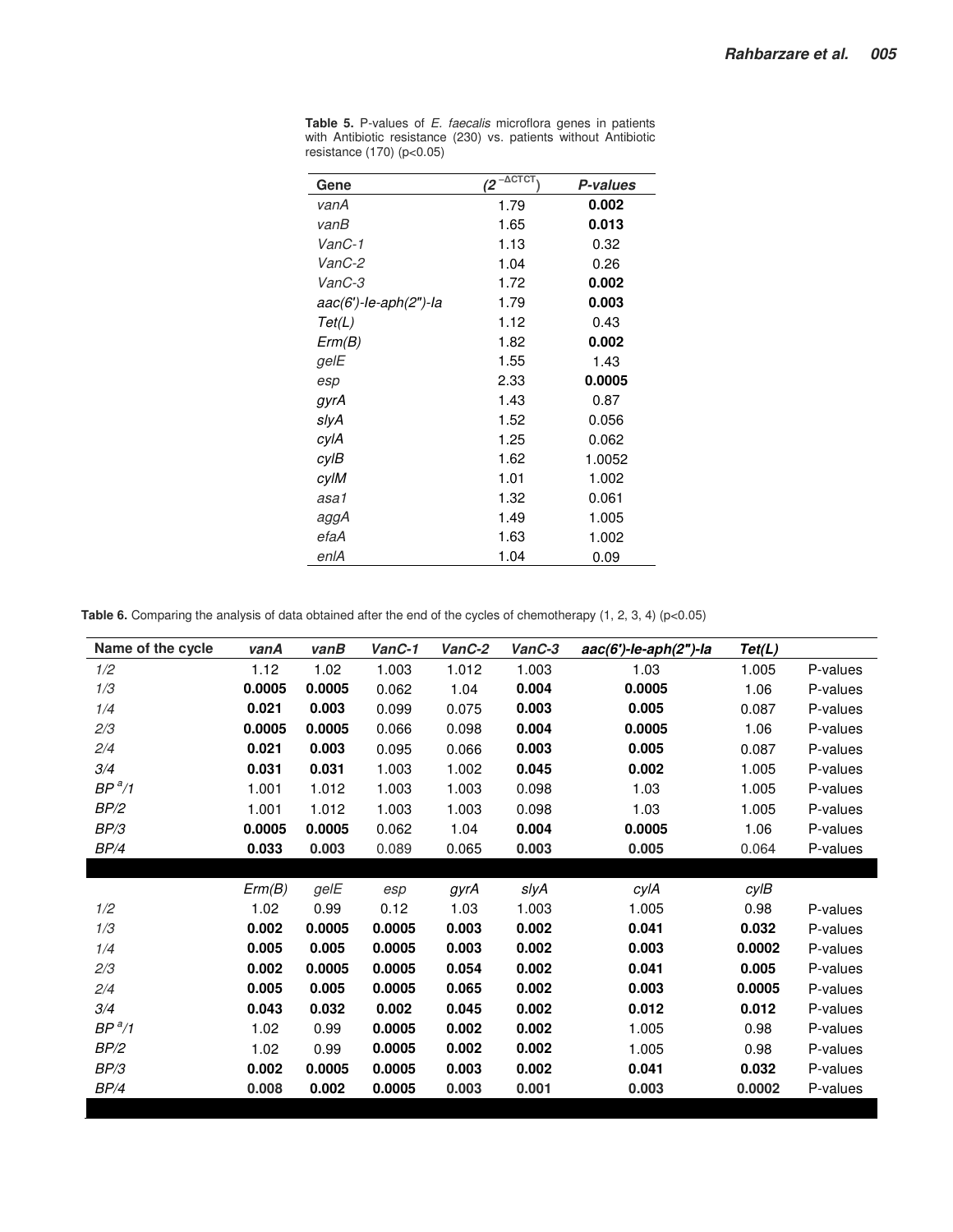|          | asa1  | aggA  | efaA  | enlA  | cylM  |          |
|----------|-------|-------|-------|-------|-------|----------|
| 1/2      | 1.005 | 1.005 | 0.56  | 0.67  | 1.005 | P-values |
| 1/3      | 0.032 | 0.002 | 0.001 | 1.002 | 1.01  | P-values |
| 1/4      | 0.02  | 0.003 | 0.005 | 0.076 | 0.093 | P-values |
| 2/3      | 0.032 | 0.002 | 0.001 | 1.002 | 1.01  | P-values |
| 2/4      | 0.02  | 0.003 | 0.005 | 0.076 | 0.093 | P-values |
| 3/4      | 0.02  | 0.045 | 0.02  | 1.002 | 0.09  | P-values |
| $BP^a/1$ | 1.005 | 1.005 | 0.56  | 0.98  | 1.005 | P-values |
| BP/2     | 1.005 | 1.005 | 0.56  | 0.98  | 1.005 | P-values |
| BP/3     | 0.032 | 0.002 | 0.001 | 1.002 | 1.01  | P-values |
| BP/4     | 0.003 | 0.003 | 0.005 | 0.076 | 0.099 | P-values |

**Table 6** continue

a: Patient before chemotherapy (BP)

In this study, patients were taken from faecal samples in chemotherapy courses. Comparing the analysis of data obtained after the end of the first cycle of chemotherapy and the second period of it showed no significant change. But there was a significant increase between the third cycle and the first and second courses. In the fourth cycle of chemotherapy, the level of change was significant.In the comparison of subjects before and after chemotherapy, in the first and second cycle only increases of  $gryA$ ,  $s/yA$  and esp were shown( $p<0.05$ ) (Table 6).

### **DISCUSSION**

The significant increase in breast cancer rate amongst Iranian females has been one of the important reason for the growth of the use of chemotherapeutic drugs (Docetaxel) to treat them in hospitals in Iran. Unfortunately, this group of the sufferer is continually at risk of miscellaneous types of infections (Kenmotsu and Tanigawara, 2015; Soha Sadeghi et al., 2018; Talebzade et al., 2018; Tayebe et al., 2017; Hoos, 2012).

The results of the inquiry showed a significant overexpression in fourteen out of nineteen investigated virulence gene (vanA, vanB, VanC-3, aac(6*′*)-Ie-aph(2*″*)- Ia,Erm(B),gelE, esp, gyrA, slyA, cylA, cylB, asa1, aggA, efaA ) of the normal microbial flora of the body of patients after a period of chemotherapy with Docetaxel (Taxotere) drug compared to the other two classes (P<0.05). Therefore, the results may provide a support for the hypothesis that Docetaxel medicine may trigger to alter virulence gene expression of the normal microbial flora of the body. These findings are also consistent with several preceding studies on the side effects of cancer therapy methods on microorganism of the body. Talebzade and et al (2017) and Sadeghi and et al (2018) pointed out that patients with prostate cancer undergoing immunotherapy

might suffer from a bacterial infection after ending therapy. They claimed that mentioned therapy method may have side effects causing growing the microflora pathogenicity risk in sufferers (Kenmotsu and Tanigawara, 2015; Tayebe et al., 2017). Also, Talebzade and et al (2018) carried out an investigation into side effects of chemotherapeutic drugs on vancomycin antibiotic resistance of isolated Enterococcus feacalis from colon cancer undergoing chemotherapy with 5-FU or capecitabine drugs. It has been shown that chemotherapycould significantly overexpress antibiotic resistance genes (vanA and vanB) in the group of the sufferers after therapy compared to the healthy subjects and patients prior to chemotherapy (P<0.05) (Talebzade et al., 2018).

Other studies have stated that radiotherapy and chemotherapy may swap numbers and diversity of the microflora of the body. The modifications could trigger the bacterial and viral infection in cancer patients undergoing those treatment methods (Nicolatou-Galitis et al., 2006; Fijlstra et al., 2015; Gafter-Gvili et al., 2012).

Antibiotic resistance has been a pivotal concern for the international community for more than four decades. Selfmedication use and occasionally administration of antibiotics without performing laboratory diagnosis are a major cause of the development of antibiotic resistance. Addressing the issue of antibiotic resistance, more accurately examining genotype and resistant phenotype strain can help to understand resistance mechanisms and counteract the growing resistance of human pathogens. Enterococci are one of the most resistant bacteria against antibiotics. One of the main reasons for their role in nosocomial infection is the inherent resistance of this bacterium to several antibiotics (Parameswarappa et al., 2013; Kariyama et al., 2000).

Our result showed 230 participants with breast cancer after chemotherapy with Docetaxel drug encountering antibiotic resistance dilemma. Likewise, a significant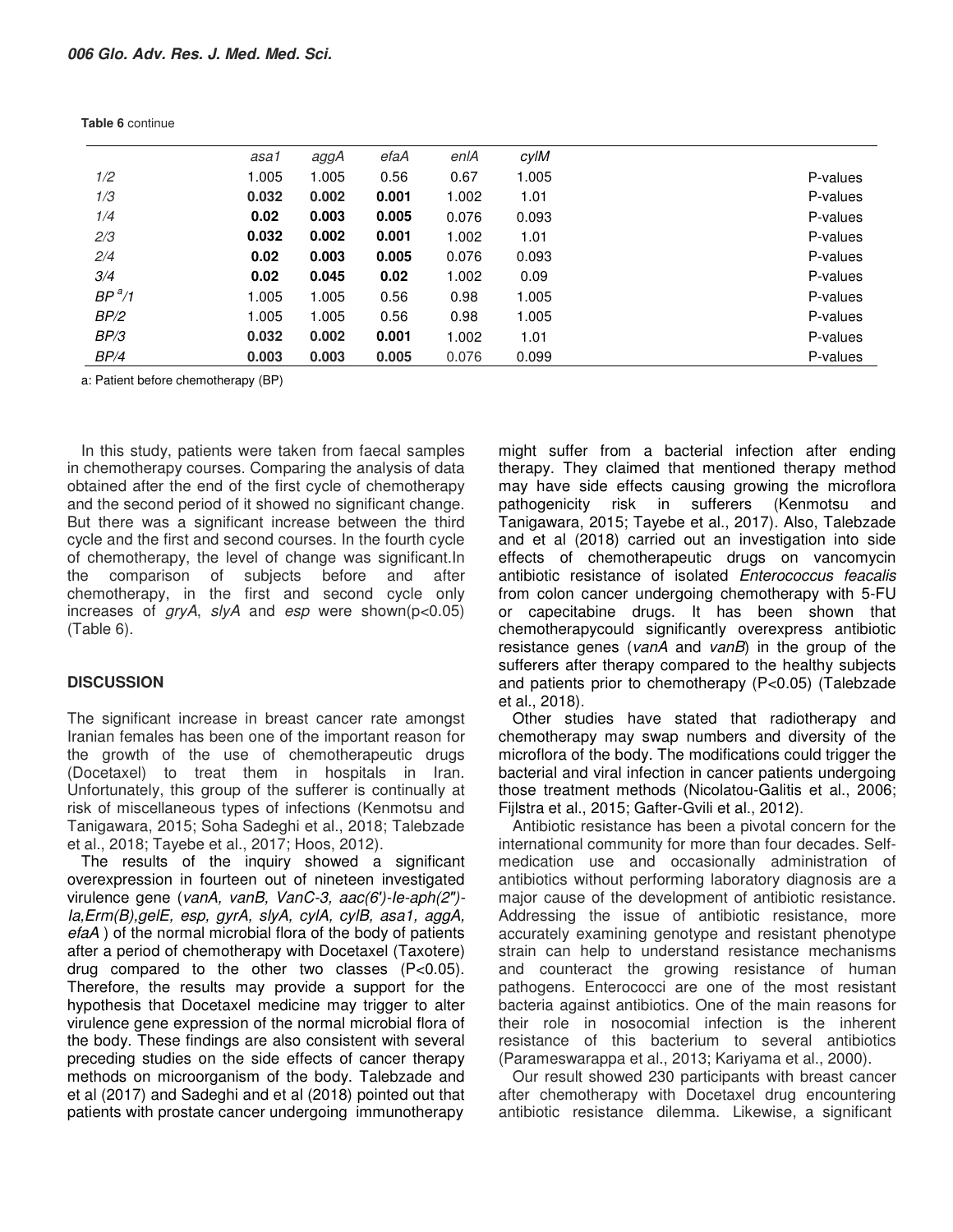overexpression of vanA, vanB, VanC-3,aac (6*′*)-Ie-aph (2*″*)-IaandErm (B)genes were observed in isolated Enterococcus feacalis from these patients (P<0.05).This could prove that the chemotherapeutic medicines such as Docetaxel may have side effects on the normal microbial flora of the body and lead to antibiotic resistance.

Nevertheless, a question that needs to be answered is whether chemotherapeutic drugs could be responsible for altering virulence genes of the microflora of the body (such as antibiotic resistance genes) or not. To date, no research has been found the mechanisms of the effects of chemotherapy on microbial flora. Few researchers have addressed the issue. The paper particularly focuses on the side effects of Docetaxel drug on virulence genes of the microflora isolated from females with breast cancer undergoing mentioned drug. The normal microbial flora of the body serves as a barrier versus excess growth of opportunisticmicroorganisms and colonization of potentially pathogenic microorganisms. Some of the administration of antimicrobial agents, therapeutically such as chemotherapy, provokes perturbation in the ecological balance between the host and his microbial flora (Sullivan et al., 2001).

Over the past century, Over the past age, investigations which have focused on side effects of chemotherapy have been dramatically increased. Chemotherapy diminishes white blood cell production, which may trigger the growth of Gram-positive and Gram-<br>negative bacteria. Antimicrobial agents cause negative bacteria. Antimicrobial disturbances in the balance of the microflora, and so the risk of emergence and spread of antibiotic-resistant strains increase.It is conceivable that the decreased number of white blood cells could set up a natural selection amongst microflora population and therefore, antibiotic resistance strains were selected to survive (Nowak et al., 2002). Ostensibly, preventive measures will be necessary to prevent infection.

Microbiological genetic research has been more of a concern for researchers over the past decades. One of the most important phenotypic characteristics of bacteria is the ability to grow and resist in an antibiotic-containing environment. One of the resistance mechanisms of bacteria against antibiotics is to receive resistance genes.However, there are other unknown mechanisms that cause antibiotic resistance (Kariyama et al., 2000). Qualitative genetic reviews such as mutations, SNPs, and quantitative genetic studies such as the expression of genes in resistant strains can help to understand these mechanisms.

One of the crucial objectives of this research was to improve and design a real-time PCR assay to enhance accuracy and quick identifying of E. faecalis' virulence genes and their antibiotic resistance genes, simultaneously. Scholars have identified various genes having roles in E. faecalis biofilm development, however, few researchers have addressed biofilm-associated antibiotic resistance genes. Thus, the biofilm resistance

accurate mechanisms to antibiotics have not determined (Dale et al., 2017). Understanding particular genetic determinants, as well as comprehension similar putative mechanisms involving in biofilm antibiotic resistance, will be useful to prevent developing the infection.The findings of the study demonstrated that the expression of the esp gene significantly increased in 230 antibiotic resistance strain than 170 isolated Enterococcus feacalis from females after Docetaxel therapy (P<0.05) (Table5). Moreover, another 5 of the 9 virulence genes (geIE, gyrA, slyA, aggA, enlA) in the antibiotic-resistant group (230 subjects) have shown a significant overexpression than antibiotic sensitivity group (170 cases) (P<0.05). However, changes of expression of the esp gene were marginally higher than other genes.This could indicate the important role of biofilms in antibiotic resistance.

Another substantial aspect of this study was the sudden emergence of an increase in the expression of resistance to antibiotic genes in the post-chemotherapy group than the other two groups. This may be a confirmation of the side effects of Docetaxel drug on the microflora of the body to develop the infection. Esp is a giant surface protein, which delivers the purpose of colonization, support cell adherence, the escape of the immune system, and biofilm formation in E.faecalis.

The present scrutiny corroborates prior conclusions and provides further evidence that suggests assessing viral genes of the body's natural microflora (such as antibiotic-resistant genes) may help sufferers undergoing chemotherapy through prognosticate the onset of infection as well as recommending the suitable antibiotic therapy.

# **ACKNOWLEDGEMENTS**

We appreciate Research Institute of Nikan Rooyesh Gene for its valuable cooperation in this study.

#### **REFERENCES**

- Arias CA, Murray BE (2012). The rise of the Enterococcus: beyond vancomycin resistance. Nat Rev Microbiol. 10(4):266-278.
- Comerlato CB, Resende MC, Caierao J, d'Azevedo PA (2013). Presence of virulence factors in Enterococcus faecalis and Enterococcus faecium susceptible and resistant to vancomycin. Mem Inst Oswaldo Cruz. 108(5):590-595.
- Dale JL, Nilson JL, Barnes AMT, Dunny GM (2017). Restructuring of Enterococcus faecalis biofilm architecture in response to antibioticinduced stress. NPJ Biofilms Microbiomes. 3:15.
- Fijlstra M, Ferdous M, Koning AM, Rings EH, Harmsen HJ, Tissing WJ (2015). Substantial decreases in the number and diversity of microbiota during chemotherapy-induced gastrointestinal mucositis in a rat model. Support Care Cancer. 23(6):1513-22.
- Gafter-Gvili A, Fraser A, Paul M, Vidal L, Lawrie TA, van de Wetering MD, et al (2012). Antibiotic prophylaxis for bacterial infections in afebrile neutropenic patients following chemotherapy. Cochrane Database Syst. Rev. 1:CD004386.
- Gaule PB, Crown J, O'Donovan N, Duffy MJ (2014). cMET in triplenegative breast cancer: is it a therapeutic target for this subset of breast cancer patients? Expert Opin Ther Targets. 18(9):999-1009.